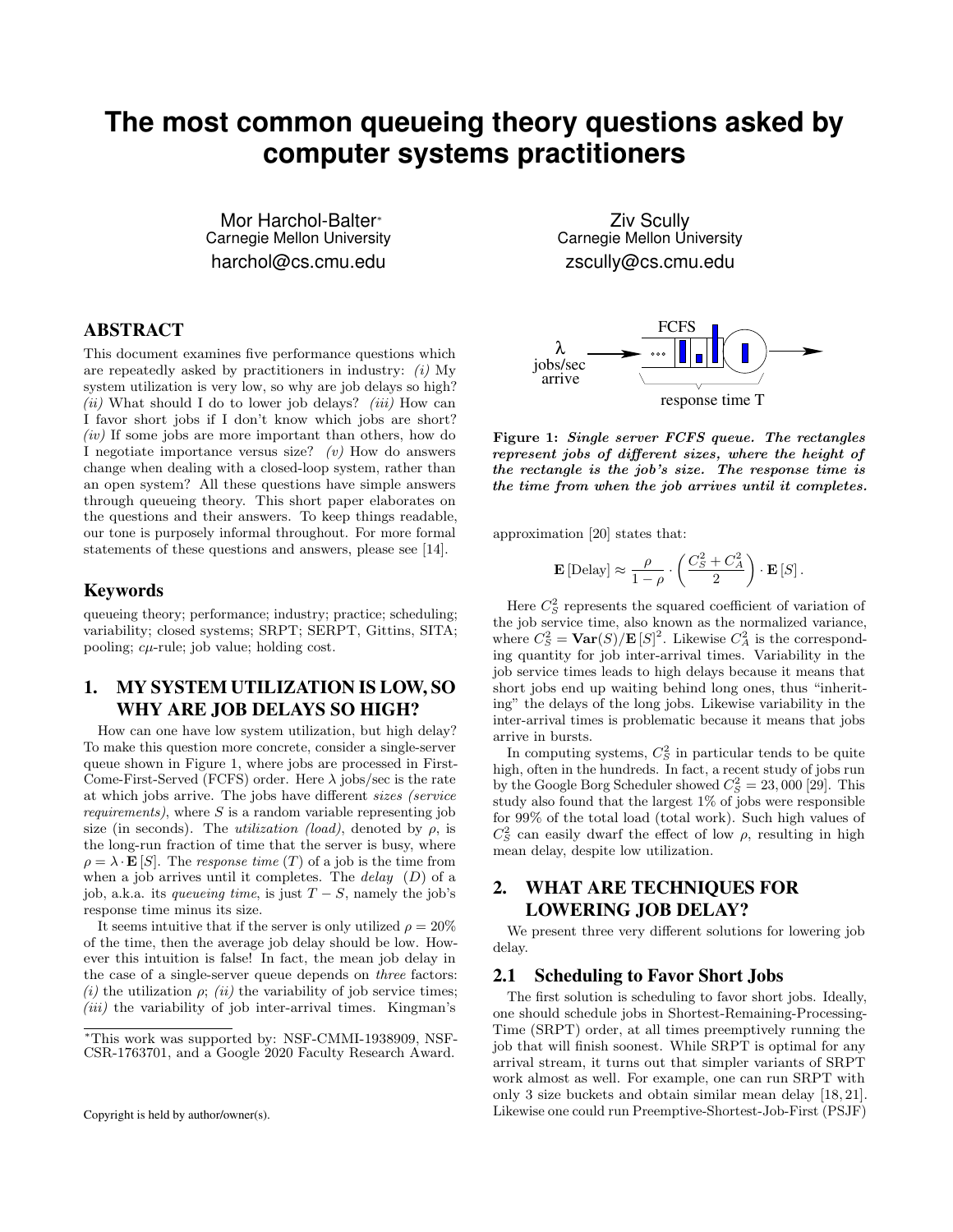

Figure 2: *Mean response time,* E [*T*]*, as a function of load, under SRPT scheduling compared with FCFS*  $scheduling.$  (a) shows a queue with lower job size variability,  $C_S^2 = 1$  ( $M/G/1$  queue where *S* is Exponential *with mean* 1). (b) shows a queue with higher job size variability,  $C_S^2 = 100$  (M/G/1 queue where S is two-phase *Hyperexponential with mean* 1 *and balanced means across the phases). The "M/G/1" notation refers to a single-server queue with Poisson arrival process and Generally-distributed job sizes.*

which performs almost as well. One can also extend SRPT to a *k*-server setting, where at all times one runs the *k* jobs with shortest remaining processing time [11].

SRPT scheduling has big advantages over FCFS when the job service requirements have high variability, as shown in Figure 2, because it ensures that short jobs don't get stuck waiting behind long ones. However practitioners are wary of using SRPT, because they fear that long jobs will be unduly penalized. In truth, long jobs are not treated unfairly compared with short ones, provided that the utilization is not too high (see [5,30]); however these fears are deep-rooted, and hence SRPT scheduling is not used as often as one would expect.

#### 2.2 Dispatching to Isolate Short Jobs

An alternative solution is to physically isolate the short jobs from the long ones. For example, the Size-Interval-Task-Assignment (SITA) scheme proposed in [7, 15] dispatches short jobs to one set of servers and long jobs to a second set, as shown in Figure 3.



Figure 3: *SITA dispatching physically separates short and long jobs.*

SITA greatly decreases mean delay because short jobs don't have to wait behind long jobs. In particular, short jobs only experience the job size variability (and load) of the other short jobs. The only question that comes up is how to choose the cutoff defining "short" versus "long." One idea is

to choose the cutoff to equalize the load between shorts and longs, as in SITA-E. For typical computing workloads, where the largest 1% of jobs comprise most of the load, SITA-E would send fewer than 1% of jobs to the long-job queue. One can further optimize the cutoff based on the job size distribution, see [19].

## 2.3 Pooling Resources

A well-known trick from queueing theory for reducing delay is simply to pool resources. Figure 4 (left) shows *k* separate queues, each with arrival rate  $\lambda$ , mean job size **E** [*S*], and load  $\rho = \lambda \mathbf{E}[S]$ . Figure 4(right) shows the *k* queues pooled into a single queue with arrival rate  $k\lambda$ , where the single queue is served by the *k* servers. Pooling does not change the system load, which is now  $\rho = \frac{k \lambda \mathbf{E}[S]}{k} = \lambda \mathbf{E}[S]$ , which is the same as in the original system. However the delay of the pooled system is *far* lower than that of the original system. For example, when job sizes follow an Exponential distribution, then (see [14, p.270]),

**E** [Delay of jobs that queue in pooled system] = 
$$
\frac{1}{k\lambda} \cdot \frac{\rho}{1-\rho}
$$
.

The point is that, since  $\rho$  and  $\lambda$  are constants, the delay in the pooled system drops multiplicatively with *k*. Pooling can offer even more benefit for generally-distributed job sizes, see [22].



Figure 4: *On the left we see k* = 5 *separate queues versus. On the right we see a single pooled queue.*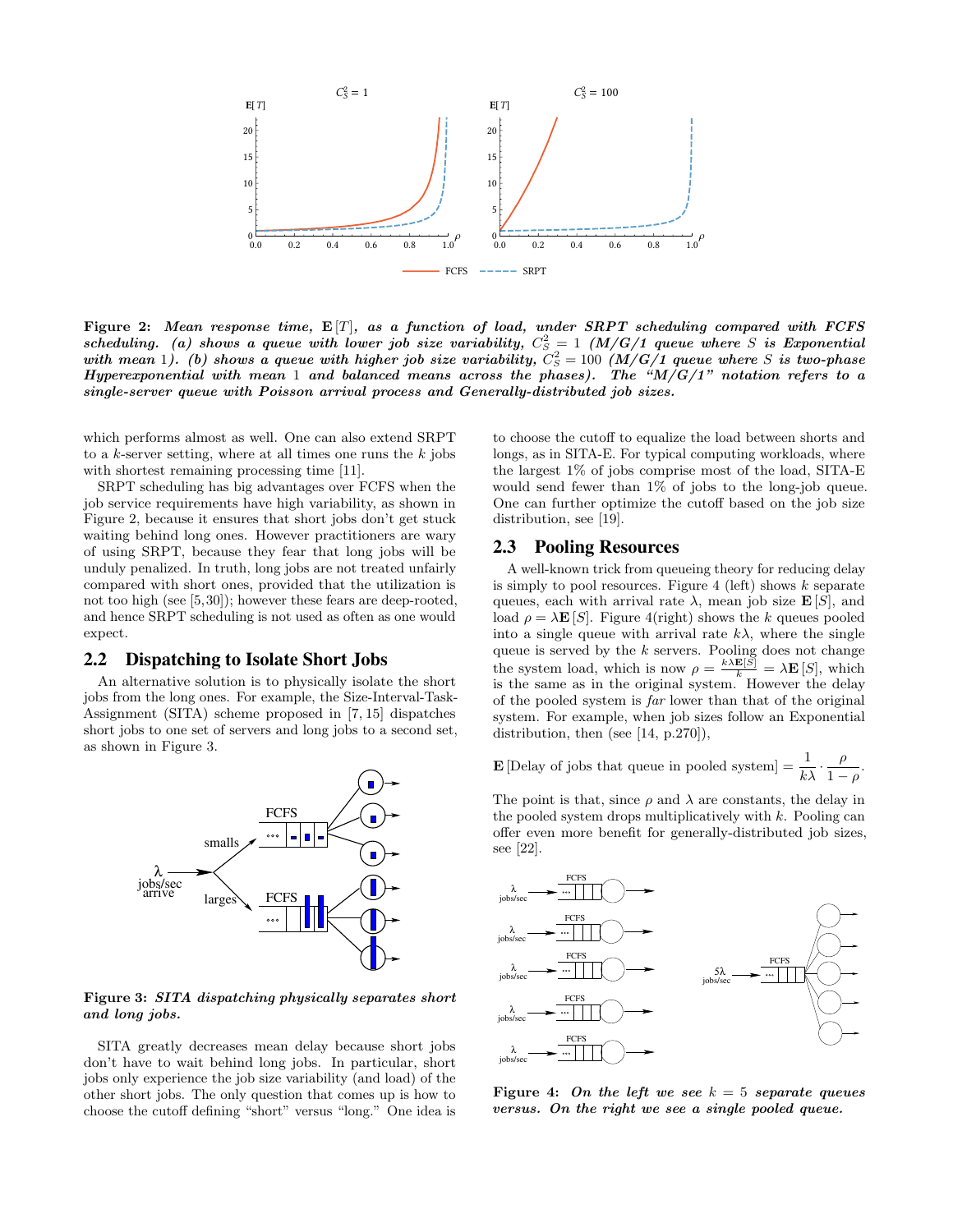To understand why pooling reduces delay so much, observe that although each server is still busy  $\rho$  fraction of the time on average, the chance that *all* servers are busy at the same time goes down. Thus the chance that a job has to queue drops a lot, and the delay of those jobs that do queue is very small. Pooling of resources is a very useful tool in systems design. It not only helps to mitigate delay but also helps to mitigate many overheads like setup times, see [8, 9].

## 3. WHAT IF I DON'T KNOW JOB SIZE?

In Section 1, we saw that delay is largely related to job size variability, which can be very high. In Section 2 we saw that providing short jobs some isolation from long jobs can be very helpful in mitigating the effect of high job size variability. This isolation for short jobs can be obtained either by giving shorts priority (as in Section 2.1) or by giving short jobs their own dedicated resources (as in Section 2.2). But what can we do to minimize delay if we don't know job sizes a priori? We first discuss alternative scheduling policies and then alternative dispatching policies for situations when job size is not known.

There are many scheduling alternatives to Section 2.1 which don't require knowledge of job size, yet still combat job size variability. The simplest idea is *Processor-Sharing (PS)* scheduling, which simply time-shares the server among all jobs in the queue. By allowing all jobs to receive some quantum of service, shorter jobs will obviate waiting behind longer jobs. However we can go further than PS by using knowledge the *age* of a job, namely the amount of service that a job has received so far, as a proxy for its remaining size. Specifically, it is often the case that jobs with lower age are more likely to complete sooner, while jobs with higher age are more likely to have high remaining times – this is a property called Decreasing Hazard Rate (DHR). In the case of DHR, it pays to rank jobs in terms of their age, giving priority to jobs with lower age [1]. The algorithm that does this is called *Least Attained Service (LAS)*, see [13]. If the job size distribution does not exhibit DHR, one can instead use a job's age, together with knowledge of the job size distribution, to rank jobs in terms of their *expected* remaining processing time. Specifically, if *S* is a random variable denoting a job's size, and *a* is a job's current age, then one can compute the job's expected remaining size as:

#### $\mathbf{E}[S - a | S > a],$

and then schedule to at all times (preemptively) run the job with the Smallest Expected Remaining Processing Time (SERPT). The *optimal* scheduling policy when job sizes are not known is the Gittins Index policy, which ranks jobs based on a combination of the job's expected remaining size and its probability of completing in the next moment. While optimal [2, 3, 10, 26] the Gittins Index policy is quite complicated, and, in practice, SERPT typically works just as well. The exact response time for all these policies (in an  $M/G/1$  setting) is derived in [28]. All of the above policies can be generalized to settings with  $k$  servers (the  $M/G/k$ ), see [11, 24, 25].

Figure 5(top) shows a job size distribution, where jobs can have sizes ranging from  $0$  to  $16$ , with different densities. An individual job's size is *not* known, but what *is* known is a job's age, namely the service that a job has received so far. As we see in Figure 5(bottom), a job's expected remaining size changes with its age. At first the expected remaining

size is small, because most jobs have small size (they lie in the first "hump" of the distribution); but once the age of a job passes that first hump in the job size distribution, the expected remaining size increases, and it increases again when we pass the second hump.

Figure 6 shows the mean response time under different scheduling policies (FCFS, PS, SERPT, Gittins, and SRPT) when job sizes come from the distribution in Figure 5. FCFS, PS, SERPT, and Gittins assume that job size is not known. SERPT and Gittins obtain their good performance by using the expected remaining job size, given in Figure 5(bottom). As we see, the SERPT policy has performance very close to that of Gittins, which is optimal. See [27] for more discussion.



Figure 5: *(top) A job size distribution. (bottom) The expected remaining size of a job as a function of its age.*



Figure 6: *Mean response time as a function of load, under different scheduling policies. FCFS, PS, SERPT, and Gittins assume that job size is not known. We compare with SRPT scheduling, which makes use of knowing job size.*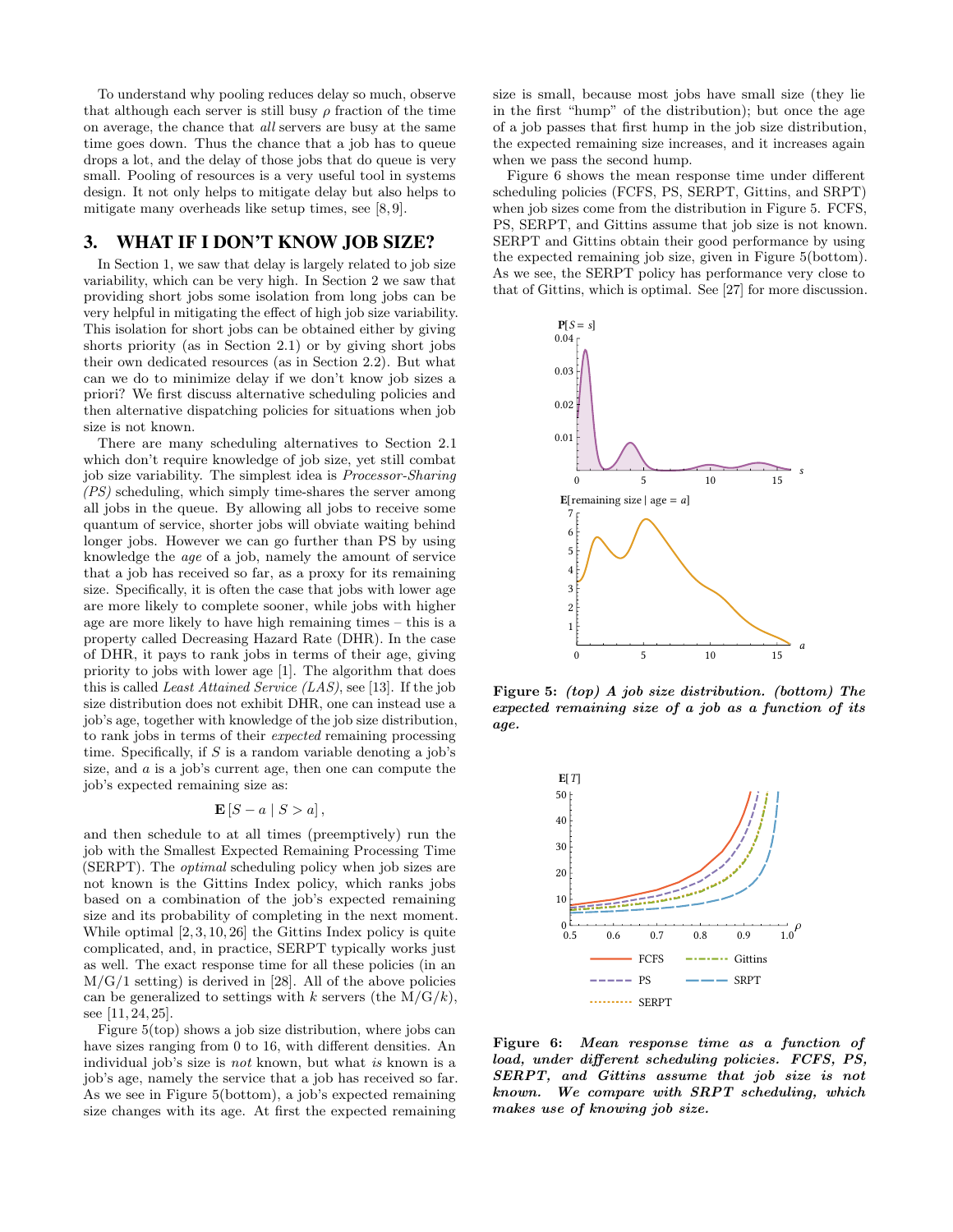There are also dispatching alternatives to the SITA policy from Section 2.2 which don't require options which don't require knowledge of job size. An example is the Task-Assignment-by-Guessing-Size (TAGS) dispatching policy [4, 12]. TAGS assumes that all jobs are short, and thus initially sends all jobs to the queue for short jobs. However TAGS caps the running time of all jobs at the short job queue; if the job doesn't complete within the "short cap" limit, then the job is restarted at the long job queue. In this way, TAGS limits the pain that long jobs can inflict on short ones.

Of course the pooling option from Section 2.3 is also an alternative to SITA that does not require knowing job size. See [16] and [17] for a discussion on how pooling compares with SITA-based algorithms.

# 4. HOW DO I NEGOTIATE IMPORTANCE VERSUS SIZE?

If certain jobs are more important (more valuable) than others, the standard solution is to create a priority queue structure, where jobs of higher importance have higher priority and can preempt those of lower importance. But what do we do if the most important jobs all have large remaining size, while some other less important jobs have very small remaining size? Are we still getting the most value over time by strictly favoring the more important jobs?

This question of how to trade off importance and size has been studied in queueing theory. We define the notion of a *holding cost* for a job, which is a rate, in the form of dollars/second, that the system incurs for not having yet completed the job. That is, the holding cost of a job is a rate of money that we're burning by *not* doing the job. Jobs with high holding cost are more "valuable."

The *total holding cost* at time *t* over all jobs is:

TotalHoldingCost
$$
(t)
$$
 = 
$$
\sum_{\substack{j\text{obs }j\text{ in the} \\ \text{system at time }t}} (\text{holding cost of job } j).
$$

Our goal is to minimize *expected holding cost*, the timeaverage of the total holding cost at time *t*:

$$
\mathbf{E}[\text{Holding Cost}] = \lim_{u \to \infty} \frac{1}{u} \int_0^u \text{TotalHoldingCost}(t) dt.
$$

The algorithm for minimizing expected holding cost is known as the  $c\mu$ -rule [6], which assigns to each job an index, where

$$
Index(job) = \frac{Holding cost of job}{Remaining size of job},
$$

and where priority is given to the job of *highest* index. In this way, the *cµ*-rule favors jobs whose holding cost is high or whose remaining size is small. While the *cµ*-rule is not optimal in a worst-case sense, it is optimal in many settings, including the  $M/G/1$  queue [26].

## 5. HOW DO ANSWERS CHANGE GIVEN CLOSED-LOOP ARRIVALS?

Thus far we have assumed that the stream of job arrivals into our systems is exogenous (external) to the system, meaning that new arrivals are not affected by what's going on inside the system. By contrast, some systems obey a *closedloop arrival model*, where new job arrivals are only triggered

by job completions (perhaps followed by some delay, called the "thinking" time). That is, only when a job completes does a new job get to enter (after some thinking period). For such closed-loop configurations, there is typically a limit on the number of jobs which can be in the system simultaneously, called the Multi-Programming Level (MPL).



Figure 7: *Graph (copied from [23]) shows mean response time for an open and a closed FCFS queue system as a function of job size variability. The solid line represents the open system and the dashed lines represent closed systems with different MPLs. In all cases mean job size is*  $E[S] = 10$  *and*  $\rho = 0.9$  *(for the open system, we achieve*  $\rho$  *by adjusting the arrival rate*  $\lambda$ *, and for closed systems by adjusting the think time). We see that closed systems are far less sensitive to the effects of job size variability, particularly for lower MPL.*

As explained in [23], the performance of closed-loop systems is very different from open ones, even when both systems are operated under the same load (utilization)  $\rho$ . Delays in general are significantly smaller for closed systems. While job size variability has a huge impact on delay in open systems, it has much less of an effect on job delay in closed-loop systems (see Figure 7). Consequently, while scheduling to favor short jobs (or jobs that are likely to be short) is vital in open systems, to combat variability, size-based scheduling is far less important for closed systems. Intuitively, the difference in closed-loop systems and open ones stems from the fact that the number of jobs in the closed system is limited to the MPL. Even if the MPL is high (in the hundreds), the fact that there's a limit at all means that the mean delay is significantly lower in closed systems and the effect of high job size variability is mitigated – when there are fewer jobs total, then there are fewer short jobs stuck behind long ones.

Given the stark differences between closed-loop systems and open ones, it is very important to start every performance discussion by understanding what kinds of system configuration one is dealing with. Likewise, when testing a system via a workload generator, it is also important to be cognizant of whether the workload generator is generating arrivals in a closed loop or exogeneously.

### 6. REFERENCES

- [1] Samuli Aalto and Urtzi Ayesta. Optimal scheduling of jobs with a DHR tail in the M/G/1 queue. In *VALUETOOLS 2008*, October 2008.
- [2] Samuli Aalto, Urtzi Ayesta, and Rhonda Righter. On the Gittins index in the M/G/1 queue. *Queueing*